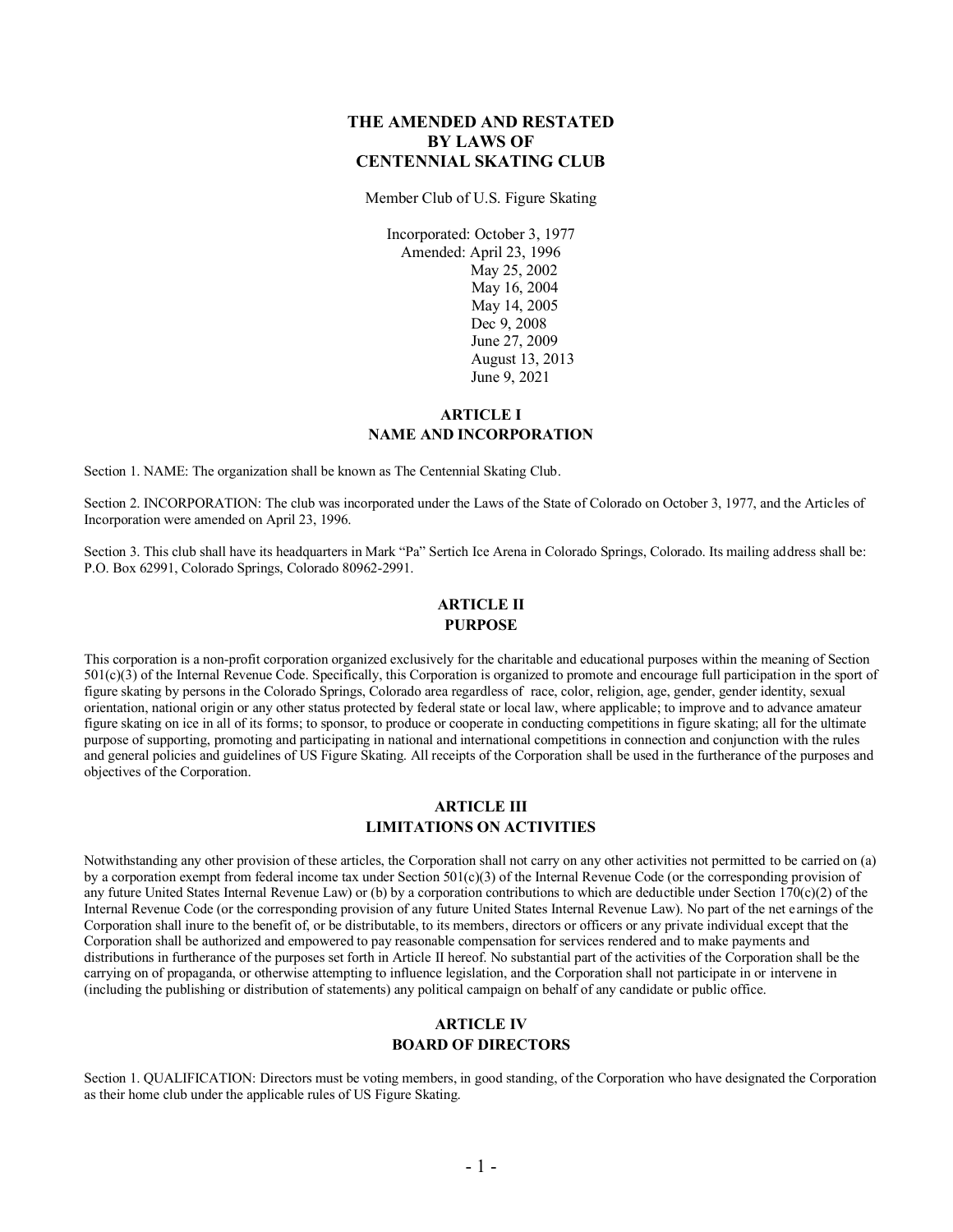Section 2. NUMBER OF MEMBERS: The Board of Directors shall be composed of the four officers of the club plus one home club member for each fifteen (15) home club members, as of April 15, not to exceed a total of nine (9) Board members (i.e., four officers plus five regular home club members). The number of regular Board members shall be rounded up or down as necessary to ensure an odd number of Board members.

Section 3, ELECTION: Members of the Board of Directors shall be elected at the spring general membership meeting by written ballot or designated electronic voting.

Section 4. TERM OF OFFICE: The term of office shall be staggered three-year terms, commencing on July 1st, after the spring general membership meeting at which they were elected. Initial election will include three 3-year terms, three 2-year terms, and three 1-year terms. The three candidates receiving the most votes shall serve for three years, the next three candidates receiving the next highest votes shall serve for two years, and the last three candidates shall serve for a period of one year.

Section 5. VACANCY: If a position on the Board of Directors becomes vacant, the Board shall appoint a home club member to serve until the end of the position's term.

#### **ARTICLE V POWERS AND DUTIES OF THE BOARD OF DIRECTORS**

Section 1. MEETINGS: The Board of Directors shall meet at least once in every month. The Board at its first meeting shall fix the date and time of the meetings by majority consent.

Section 1 (a). RESCHEDULED AND CONTINUED MEETINGS: In the event circumstances prevent the Board of Directors from meeting as scheduled, the regular meeting shall be rescheduled as soon as possible. In the event the business before the Board cannot be finished at this meeting, a second meeting (continuation meeting) shall be called as soon as possible to complete the outstanding business. In either case, the additional meeting shall be scheduled in the same month as the original meeting.

Section 1 (b). SPECIAL MEETINGS: Any four (4) members of the Board may call a special meeting of the Board upon request to the presiding officer. The request shall state the purpose for which the meeting is called and the names of the four members requesting it. The presiding officer shall call the meeting as soon as practical. Only the requested business may be conducted at a special meeting.

Section 2. QUORUM: One-half (or five members) of the Board shall constitute a quorum. If there are unfilled vacancies on the Board, said number shall be reduced by the number of vacancies, with no less than four members constituting a quorum.

Section 3. AUTHORITY: The Board shall have the entire authority in the management of the affairs and finances of the Corporation and shall have general control of all its property. This shall include the setting of membership fees on an annual basis.

Section 4. RULES: The Board shall make such rules as they deem proper respecting the use of the Corporation's property; prescribe rules for the admission of non-members; fix penalties for offenses against the rules; and make rules for their own government and for the government of the committees appointed by them.

Section 5. APPROPRIATIONS: The Board of Directors shall make all appropriations from the funds of the club.

Section 6. AUDITS: The Board shall audit records of the secretary, the committees, and the books and records of the treasurer. They shall appoint or secure services of a qualified individual to audit the books and records of the treasurer if requested by a board or club member in good standing.

Section 7. INDEBTEDNESS: The Board shall have the power to limit the indebtedness of a member of the club.

Section 8. CANDIDATES FOR MEMBERSHIP: The Board shall elect to membership in the Corporation, as hereinafter provided, such candidates as it considers acceptable within 45 days of receipt of application. Such election must be by majority vote at a regular meeting of the Board. No rejected candidate shall be eligible for membership for the next six months after rejection. Rejection may not be discriminatory as to race, color, religion, age, gender, gender identity, sexual orientation, national origin or any other status protected by federal state or local law, where applicable. .

Section 9. DISCIPLINARY ACTION: The Board of Directors shall have the power to suspend or expel any member for violation of the By Laws and rules. No member shall be expelled for longer than 35 days without a hearing. The Board shall act upon all requests for disciplinary action no later than the next Board meeting.

Section 10. STANDING COMMITTEES: The Board shall appoint all standing committees, with full authority over them, except as hereinafter provided and shall appoint such other committees as deemed necessary.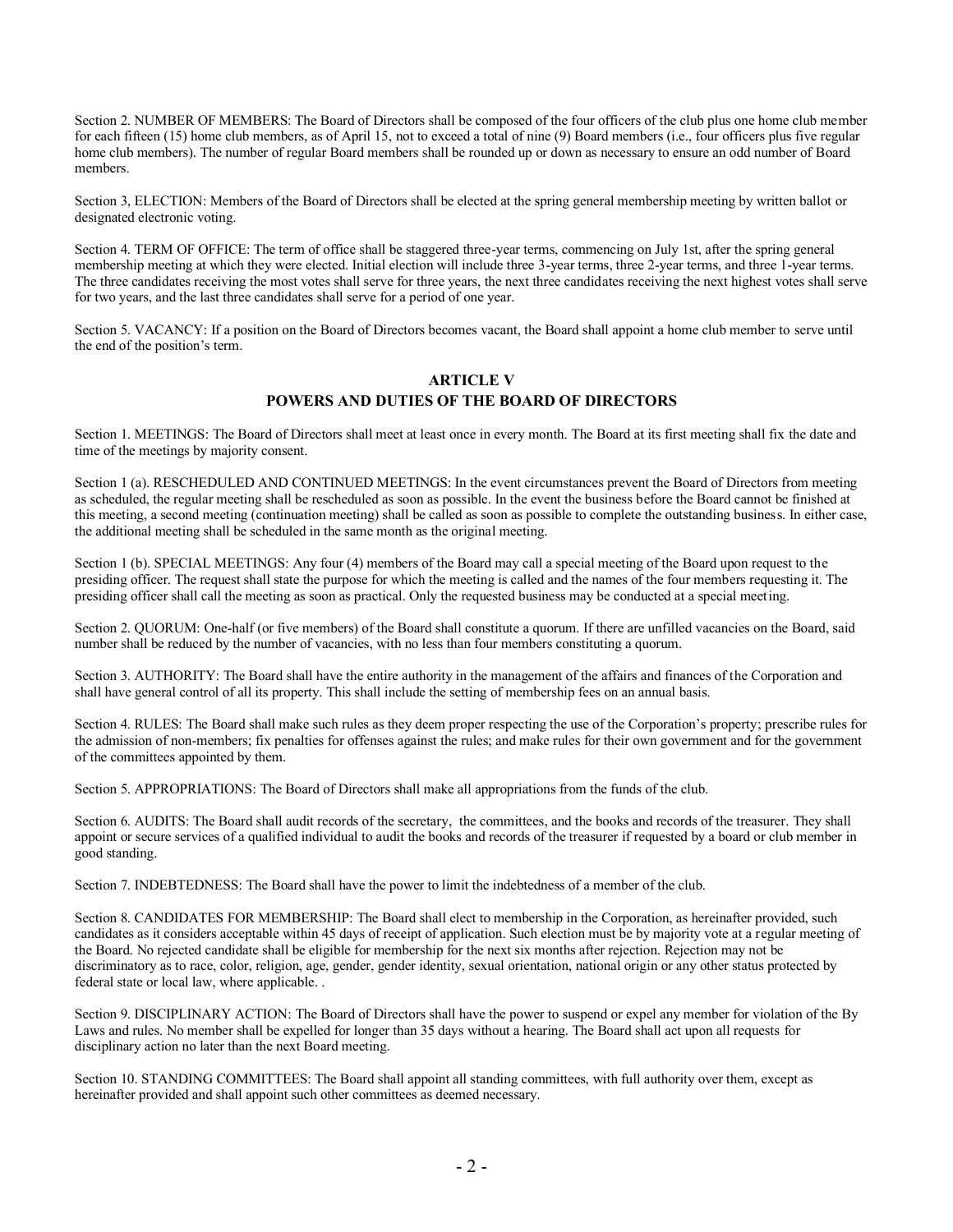Section 11. US FIGURE SKATING DELEGATE: The Board shall appoint, from among its eligible registered members, a number of delegates in proportion to the total number of registered members of such member club during the preceding fiscal year as specified in the US Figure Skating By Laws, Article VII. The delegate(s) shall be representative(s) between the club and the association and shall attend the US Figure Skating Governing Council meeting, either in person or by proxy. Said club shall file a certificate of such appointment with the association and the association shall provide the certificate. The Board may, as it sees fit, pay the traveling expenses of the delegate(s) to the association meeting.

Section 12. CLERICAL ASSISTANCE: The Board shall have authority to make, at their discretion, appropriations for clerical assistance to the secretary and/or treasurer.

Section 13. VOTING: Board decisions shall carry a simple majority of the members present.

Section 14. SUSPENSION FROM A BOARD POSITION:

- A. Any member of the Board who misses six (6) regular Board meetings in the skating year shall be suspended from Board membership pending review at the next meeting of the remaining Board members, who, at the time, shall reinstate or expel the suspended Board member. The suspended Board member shall have the right to present his/her reasons for absence to the Board prior to or at the time of the review.
- B. Any member of the Board who is found, via hearing, to have broken the rules of the club
- C. The office of a Board member shall be ipso facto vacated:
	- 1. If he/she is convicted of a felony criminal offense.
	- 2. If, by notice in writing to the club, he/she resigns his/her office.
	- 3. If he/she is no longer a member of the club.

Section 15. VOTING ON MEMBERSHIP: If voting on membership applications would be delayed because of a rescheduled or continued Board meeting, and if such voting is crucial to an imminent test session or competition, then the president has the authority to poll all members of the Board, by any means practical, to approve the applications. The president shall keep an accurate record of the voting for presentation to the rescheduled/continued Board meeting. Applications shall be approved in this manner by unanimous vote only of the Board members available during the polling period. At least a quorum must be available to be polled. Should any one Board member have a dissenting vote, then that application shall be held for review at the rescheduled/continued Board meeting. The impending test session or competition shall determine the deadline by which the poll must be accomplished.

Section 19. BOARD APPROVAL FOR COMPETITION AND EXHIBITION: No member or members of the club shall enter the name of the club as a sponsor for a competition or exhibition except with the approval of the Board of Directors, or an individual given this authority by the Board of Directors.

Section 20. RESIGNATION: A director may resign by written notice to the president or secretary.

# **ARTICLE VI ELECTIONS**

Section 1. BOARD OF DIRECTORS: Directors shall be elected by a majority vote of members present or byelectronic voting, as set forth herein, by the general voting members at the spring membership meeting. A rotation algorithm, based on the initial election information in Article IV, Section 4, determines the number of open board positions to ensure continuity. The candidates receiving the most votes shall serve for the open three-year terms.

Section 2. OFFICERS: The Board of Directors shall elect the president, vice-president, secretary and treasurer annually. This election shall take place at the Board of Directors meeting following the general membership meeting. The president should have served one fiscal year on the Board of Directors prior to assuming office. The Board may appoint members of the Board to fill any or all offices, or appoint a member who is not on the Board to fill a Board position, should one become vacant. The Board may appoint an assistant secretary or treasurer, either from the corporation's membership or outside the club membership on such terms as the Board may consider advisable, to assist the secretary or treasurer in their duties.

Section 3. METHOD OF VOTING FOR THE BOARD OF DIRECTORS: Vote shall be by ballot and a simple majority of voting members present or by electonic voting, as set forth herein. A voting member is any home club member that is in good standing, not otherwise restricted and who has attained the age of 18.

Section 3. ELIGIBILITY TO HOLD ELECTIVE POSITION: Current members not otherwise restricted, who have attained the age of 18 shall be eligible to hold office.

# **ARTICLE VII**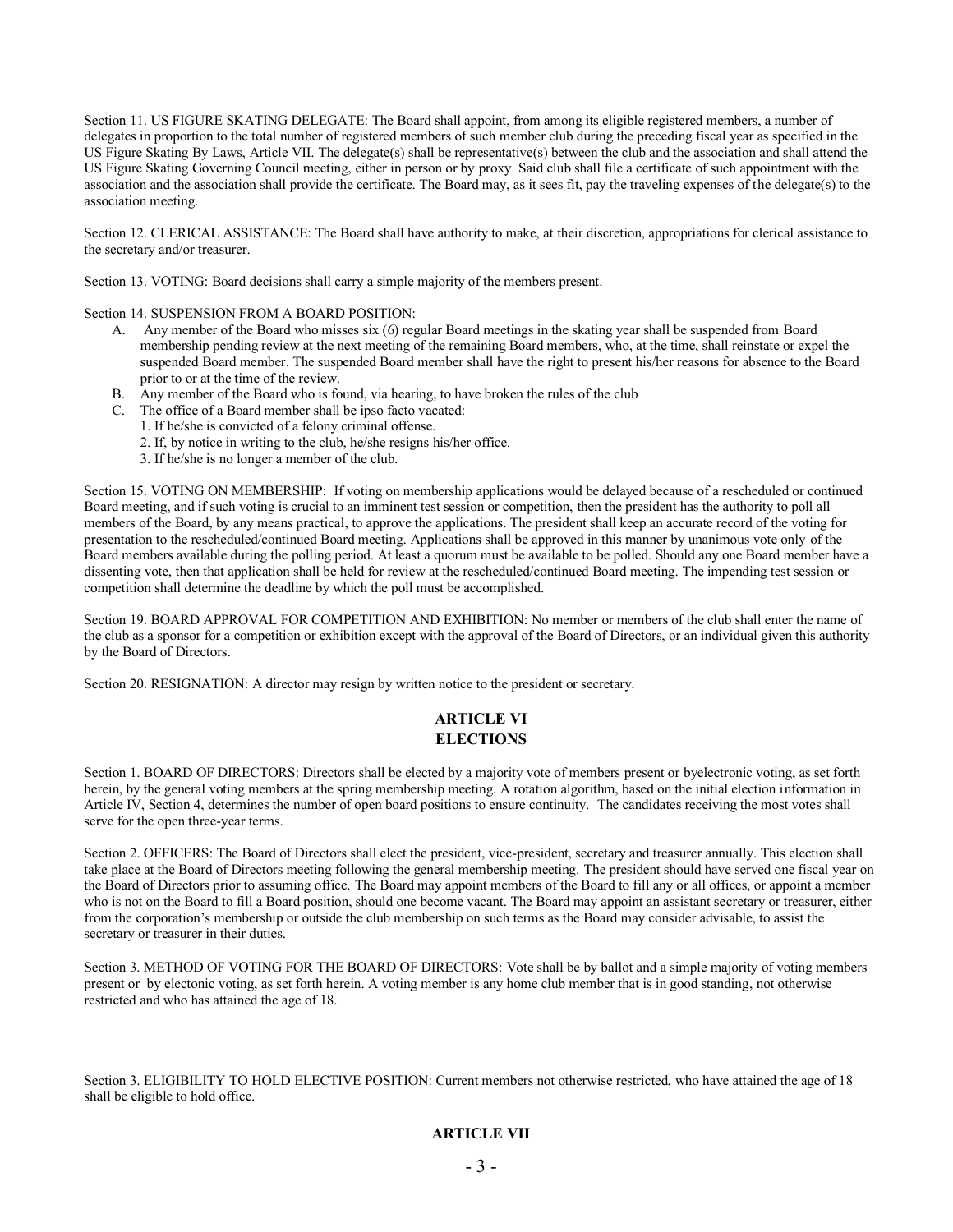#### **OFFICERS**

Section 1. OFFICERS: The officers shall be president, vice-president, secretary and treasurer. All officers must be registered members of US Figure Skating who have designated the corporation as their home club and the President must have been a home club member of the club for one (1) calendar membership year or longer.

Section 2. TERM OF OFFICE: The Board of Directors shall elect the officers annually.

Section 3. METHOD OF ELECTION: This election shall take place immediately after the spring general membership meeting and upon their election as Board members.

Section 4. PRESIDENTIAL SUCCESSION AND APPOINTED OFFICERS: In the event the office of president is vacated, the vicepresident shall succeed to the position of president. If this is not possible or in the event of a vacancy in any other officer position, the Board of Directors shall appoint another Board member, with appointee approval and pursuant to Article VI, Section 3 and Article VII, Section 1, to the position for the remainder of the un-expired term of office.

## **ARTICLE VIII DUTIES OF OFFICERS**

Section 1. DUTIES OF PRESIDENT: It shall be the duty of the president to take charge of the club and to preside at all meetings of the club and Board of Directors. The president shall exercise the supervision and management of the club and its property. The president shall have the authority to recommend to the Board of Directors disciplinary action against any member for violating the By Laws or regulations of the club. The president shall call all meetings.

The president, together with the secretary, shall sign all agreements and contracts made by the club, upon the approval of the Board of Directors.

The president is to provide all information and correspondence to the secretary.

Section 2. DUTIES OF VICE-PRESIDENT: It shall be the duty of the vice-president to assist the president in the discharge of said duties, and in his/her absence to assume those duties and officiate in his/her stead.

Section 3. DUTIES OF TREASURER: The treasurer shall have charge of the funds of the club and shall keep record of all receipts and disbursements and shall render a written report when requested by the president or Board of Directors. Disbursements shall be made only upon submittal of vouchers approved by the Board of Directors. The Board of Directors has the power, whenever they deem it necessary, to appoint an acting treasurer. The funds shall be deposited in the name of the club in a bank approved by the Board of Directors, or in securities approved by the Board of Directors. All disbursements shall be by check and shall be signed by the treasurer. The treasurer will poll the Board for approval of any amount over \$1000.00. The Board of Directors can revise this.

The treasurer shall be the chairperson of the budget/finance committee that shall be responsible for the preparation and presentation of the annual budget to the Board of Directors, which shall be presented in proposed form for the June Board meeting.

If required by the Board of Directors, the treasurer shall furnish a surety bond in form and amount satisfactory to the Board, guaranteeing the honest and faithful performance of his/her duties and the proper accounting for all monies and property placed in his/her custody; it will also indemnify the Corporation against any loss or damage claims or demands by reason of any misfeasance or malfeasance in office. If a surety bond is required, the Corporation shall pay the premium. The treasurer shall have charge and custody of and be responsible for all funds and securities of the corporation, receive and give receipts for monies due and payable to the corporation from any source whatsoever and deposit all such money in the name of the corporation in banks, trust companies or other depositories, and in general perform all the duties incidental to the office of treasurer.

Section 4. DUTIES OF SECRETARY: It shall be the duty of the secretary to keep the minutes of the meetings of the club and of the Board of Directors, and to supervise all reports and documents connected with the business of the club. The secretary or their designee keeps all records and correspondence of the club.

The secretary or their designee, shall ensure that all member information is current in the U.S. Figure Skating database. The secretary shall notify the general membership, in writing, at least two (2) weeks prior to any general membership meeting. The secretary shall notify the general membership of the candidates nominated for election, as provided to him/her by the nominating committee, at least two (2) weeks prior to the annual spring meeting. A brief synopsis of their qualifications for the office will be provided, if available.

### **ARTICLE IX COMMITTEES**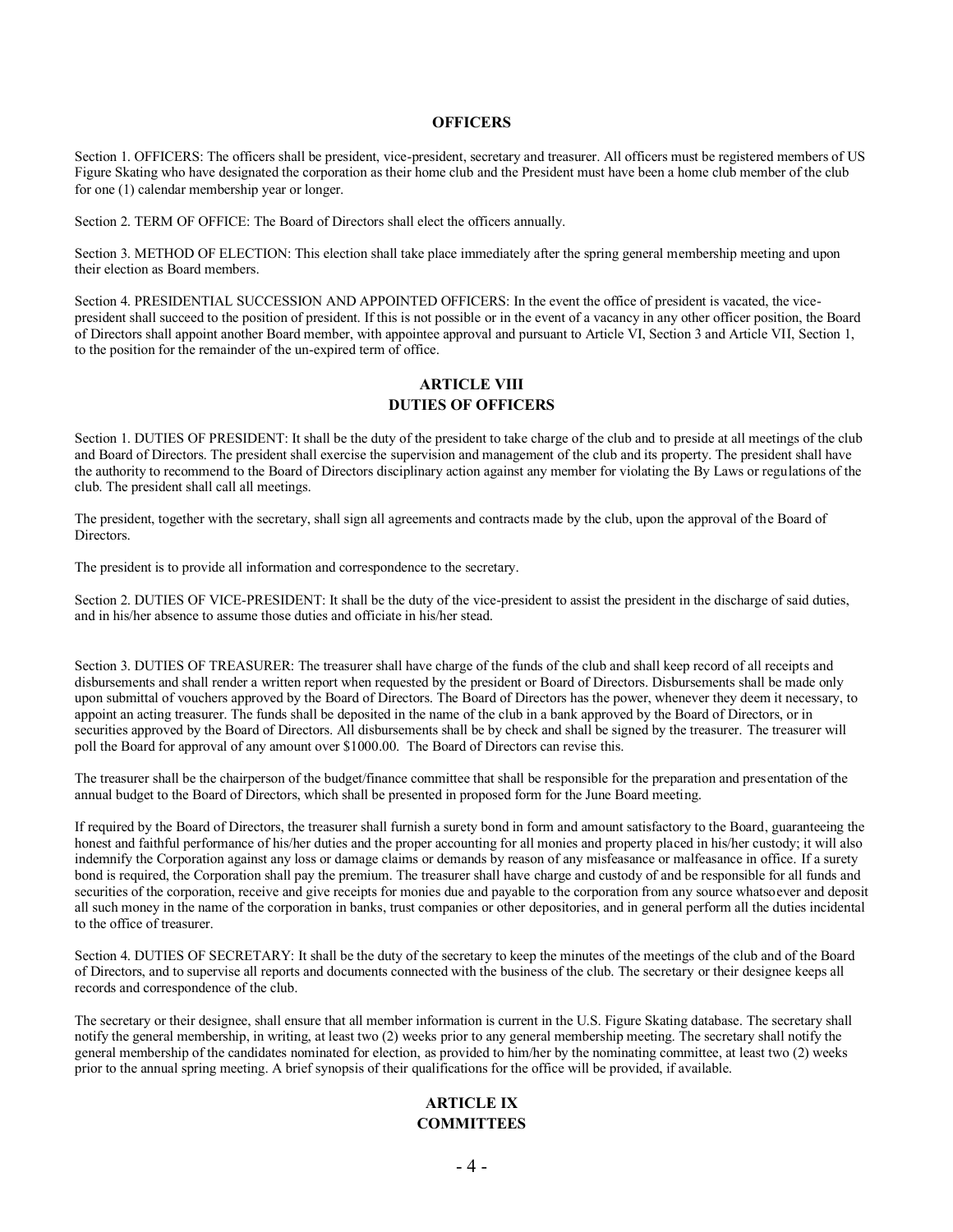#### Section 1. NOMINATING COMMITTEE

(a) NUMBER OF MEMBERS: The Board of Directors shall appoint a (1) club member to be the nominating committee.

(b) DUTIES: The nominating committee shall nominate candidates for the open positions on the Board of Directors and/or a voting member may place names of candidate(s) for the position of Director from the floor during the annual spring general membership meeting. All nominations must have the consent of the proposed nominee.

The secretary shall notify the general membership at least two (2) weeks prior to the spring general membership meeting of candidates proposed by the nominating committee.

The nominating committee shall also be responsible for counting ballots and recording the election results, which will be included in the minutes of the meeting by the secretary.

#### Section 2. SANCTIONS COMMITTEE:

(a) SANCTIONS OFFICER: The Board of Directors will appoint a sanctions officer annually.

(b) DUTIES OF SANCTIONS OFFICER: This individual shall insure compliance with the rules and regulations of US Figure Skating sanctions. This individual will verify that a sanction has been received from US Figure Skating for any event in which one or more of our member skaters are to participate or compete. The sanctions officer shall determine the need for a US Figure Skating sanction for all club activities and shall obtain such sanctioning when necessary.

## **ARTICLE X MEMBERSHIP**

Section 1. CLASSES OF MEMBERSHIP: The Corporation shall have such classes of membership as set forth below and as the Board of Directors establishes from time to time. The types of membership and the rights, privileges, and restrictions shall be set forth in the rules of the Corporation:

(A) Full Privileges:

(1) Skater/Additional Skater, 18 years of age or older

- (2) Non-Skater, 18 years of age or older
- (3) Professional, 18 years of age or older
- (4) Adult/Youth Basic Skills, 18 years of age or older
- (5) Honorary, 18 years of age or older
- (B) Limited:
	- (1) Associate Member
	- (2) Skater/Additional Skater, under the age of 18
	- (3) Adult/Youth Basic Skills person under the age of 18

Section 2. APPLICATION FOR MEMBERSHIP: Application for initial membership may be made at any time throughout the year and shall be accompanied by the required dues. The Board shall vote on all candidates for initial membership within 45 days of receipt of membership application.

Applicants shall be notified promptly of the Board's decision. New members shall be furnished copies of the By Laws and rules of the club by the membership chairperson. If the Board rejects an applicant, all dues shall be returned to the applicant promptly.

Section 3. INSF CHECKS: The treasurer will notify a club member whose payment to the club results in an "INSF" check notification or a contested valid credit card charge; and that any charge accrued will be the responsibility of that club member.

Section 4. RESPONSIBILITY FOR PROSPECTIVE MEMBERS & GUESTS: Members shall be responsible for the conduct and indebtedness of all persons admitted to the club's property or functions at their request.

Section 5. VOTING RIGHTS: Voting rights shall be extended to all home club members with full privileges, unless otherwise restricted.

Section 6. MEMBERSHIP RENEWAL: Provisions for renewal are set forth in the rules of the Corporation.

Section 7. US FIGURE SKATING REGISTRATION: The Corporation shall not register a candidate for membership with the US Figure Skating, nor issue a US Figure Skating membership card, until the Board has approved the candidate's application and only if the US Figure Skating registration is applicable to the type of membership approved.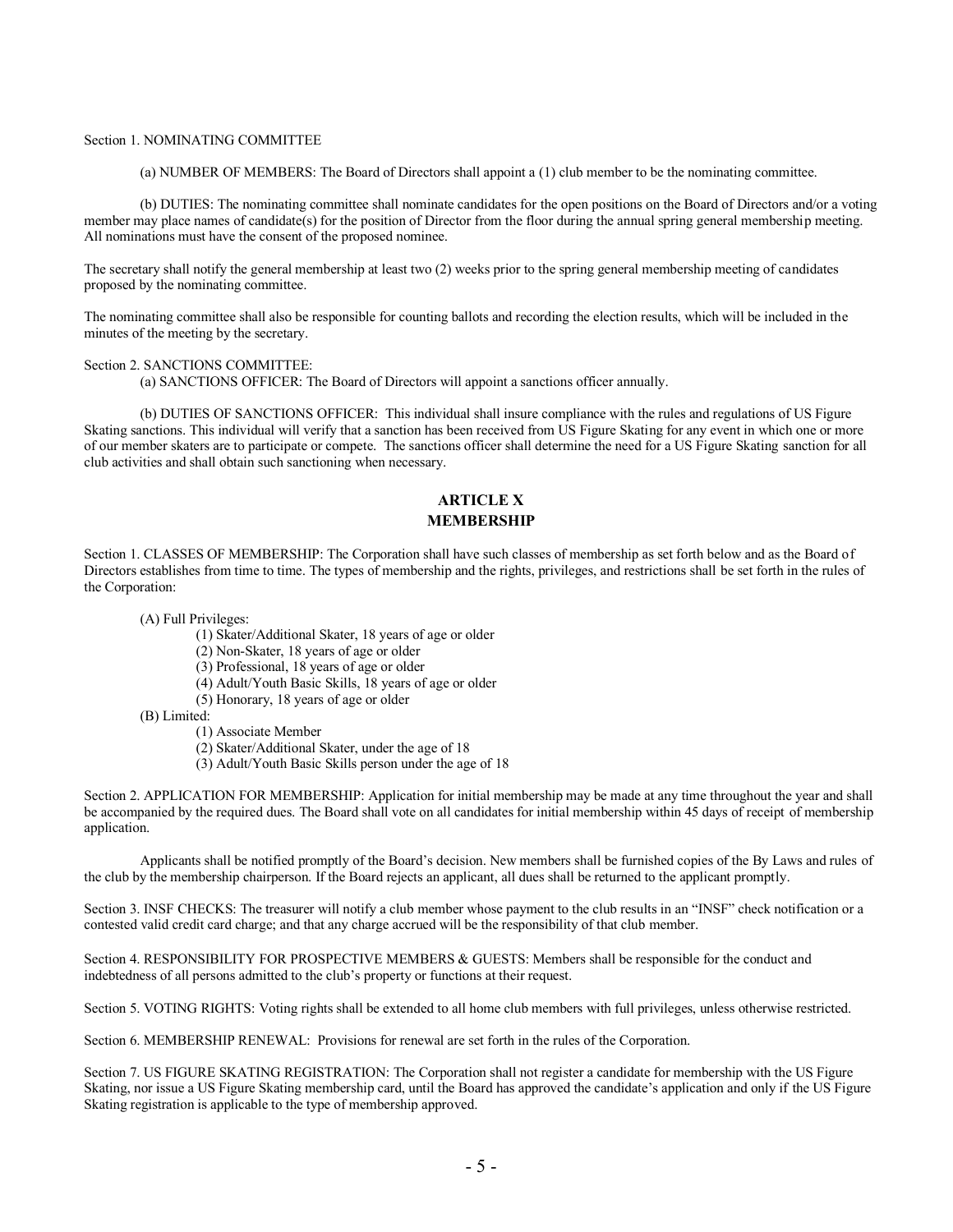#### **ARTICLE XI MEMBERSHIP, FEES, DUTIES AND ASSESSMENTS**

Section 1. FEES: The Board of Directors shall establish amounts, timing, and methods of payment of membership dues, fees and assessments.

Section 2. EXPIRATION OF CLUB MEMBERSHIP: The membership shall be considered expired if the member, upon written notification to renew his/her membership, fails to pay membership dues by the expiration date established by the Board. Such an individual shall be required to re-apply for membership in accordance with Article X, Section 2.

#### **ARTICLE XII GENERAL MEMBERSHIP MEETINGS**

Section 1. TIME: There shall be at least one general membership meetings during the year. One meeting shall be held in the the spring.

Section 2. SPECIAL MEETINGS: The secretary shall call special meetings at the direction of the president or upon the written request of ten-percent (10%) of the home club members in good standing. The secretary shall notify home club members, either by mail, email, or by posting at the local rinks, of special meetings at least ten days in advance thereof. No business shall be conducted at a special meeting except that for which notice was given.

Section 3. QUORUM: Ten percent (10%) of all members who are entitled to vote and are in good standing shall constitute a quorum for the transaction of business.

Section 4. VOTING: Transaction of business shall be by a simple majority of voting members present, except as otherwise stated in the By Laws.

## **ARTICLE XIII CONFLICT RESOLUTION**

Section 1. TERMINATION: The Board of Directors shall have the power to terminate or suspend membership in the corporation in accordance with policy and procedures set forth in the rules.

Section 2. COMPLAINTS: Any member or members having a complaint against another member for the infraction of any rule or law, or for conduct injurious to the club, may report the same in writing to the Board of Directors. Such complaint shall set forth the facts of the case, together with the names of witnesses, if any. After receiving such complaint, a meeting of the Board of Directors shall be held as soon as is practical to investigate the same. The complainant and the member complained against, shall be given copies of any written statements regarding the complaint, and shall be notified at least seven (7) working days prior to a hearing date. If a complaint is raised against one or more directors, the club will procure the services of an arbitrator to conduct the hearing.

Section 3. HEARING: The Board of Directors shall set a hearing date and give all parties at least seven working days written notice prior to such date. The Board of Directors shall establish rules of procedure for such hearing, which will be provided to all parties at least five (5) business days prior to the hearing. Both the complainant and the person complained against will have a right to present evidence. The Board of Directors will vote within 24 hours of such hearing on any action to be taken. The decision of the Board shall be reduced to writing and shall provide reasons for the decision. Should an arbitrator conduct the hearings, the arbitrator will render a decision based upon the current rules and Bylaws and will reduce it to writing and shall provide reasons for the decision.

Section 4. APPEALS PROCESS: See club rules.

Section 5. NOTICE: Any notice required by this Article shall be given by any actual written notice, provided that in the event any notice is given by mail, it is given by return receipt or registered mail to the last known address of the involved member of the club according to corporate records.

## **ARTICLE XIV CONFLICT OF INTEREST**

Section 1. PURPOSE: The purpose of the conflicts-of-interest policy is to protect the corporation's interest when it is contemplating entering into a transaction or arrangement that might benefit the private interest of an officer or director of the corporation. This policy is intended to supplement but not replace any applicable state laws governing conflicts of interest applicable to nonprofit and charitable corporations.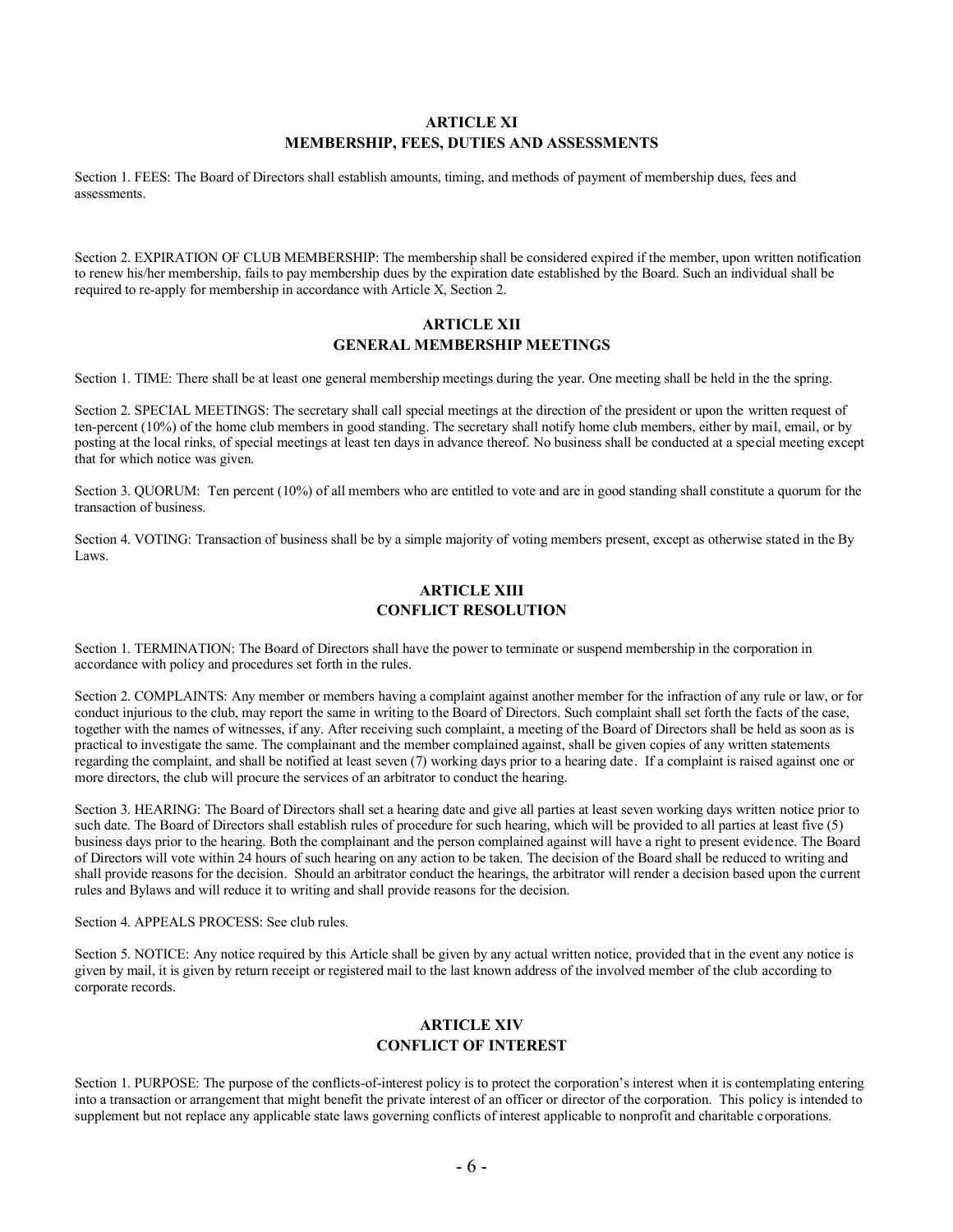#### Section 2. DEFINITIONS:

- A) Interested Person: Any director, principal officer, or member of a committee with board-delegated powers who has a direct or indirect financial interest, as defined below, is an interested person. If a person is an interested person with respect to any parent or subsidiary of the corporation, he or she is an interested person with respect to all entities in the system.
- B) Financial Interest: A person has a financial interest if he or she has, directly or indirectly, through business, investment, or family i. an ownership or investment interest in any entity with which the corporation has a transaction or arrangement
	- ii. a compensation arrangement with the corporation or with any entity or individual with which the corporation has a transaction or arrangement; or
	- iii. a potential ownership or investment interest in, or compensation arrangement with, any entity or individual with which the corporation is negotiating a transaction or arrangement

Compensation includes direct and indirect remuneration, as well as gifts or favors that are substantial in nature. A financial interest is not necessarily a conflict of interest. Under, a person who has a financial interest may have a conflict of interest only if the appropriate board or committee decides that a conflict of interest exists.

#### Section 3. PROCEDURES:

- A) Duty to Disclose: In connection with any actual or possible conflicts of interest, an interested person must disclose the existence of his or her financial interest and must be given the opportunity to disclose all material facts to the directors and members of the committees with board-delegated powers considering the proposed transaction or arrangement
- B) Determine Whether a Conflict of Interest Exists: After disclosure of the financial interest and all material facts, and after any discussion with the interested person, he or she shall leave the board or committee meeting while the determination of a conflict of interest is discussed and voted upon. The remaining board or committee members shall decide if a conflict of interest exists.
- C) Procedures for Addressing the Conflict of Interest:
	- i. An interested person may make a presentation at the board or committee meeting, but after such presentation, he or she shall leave the meeting during the discussion of, and the vote on, the transaction or arrangement that results in the conflict of interest.
	- ii. The chairperson of the board or committee shall, if appropriate, appoint a disinterested person or committee to investigate alternatives to the proposed transaction or arrangement
	- iii. After exercising due diligence, the board or committee shall determine whether the corporation can obtain a more advantageous transaction or arrangement with reasonable efforts from a person or entity that would not give rise to a conflict of interest.
	- iv. If a more advantageous transaction or arrangement is not reasonable attainable under circumstances that would not give rise to a conflict of interest, the board or committee shall determine by a majority vote of the disinterested directors whether the transaction or arrangement is in the corporation's best interest and for its own benefit, and whether the transaction is fair and reasonable to the corporation and shall make its decision as to whether to enter into the transaction or arrangement in conformity with such determination.
- D) Violations of the Conflicts-of-Interest Policy:
	- i. If the board or committee has reasonable cause to believe that a member has failed to disclose actual or possible conflicts of interest, it shall inform the member of the basis for such belief and afford the member an opportunity to explain the alleged failure to disclose.
	- ii. If, after hearing the response of the member and making such further investigation as may be warranted in the circumstances, the board or committee determines that the member has in fact failed to disclose an actual or possible conflict of interest, it shall take appropriate disciplinary and corrective action.

Section 4. RECORDS OF PROCEEDINGS: The minutes of the board and all committees with board delegated powers shall contain:

- A) The names of the persons who disclosed or otherwise were found to have a financial interest in connection with an actual or possible conflict of interest, the nature of the financial interest, any action taken to determine whether a conflict of interest was present, and the board's or committee's decision as to whether a conflict of interest in fact existed
- B) The names of the person who were present for discussion and votes relating to the transaction or arrangement, and a record of any votes taken in connection therewith.

#### Section 5. COMPENSATION:

- A) A voting member of the board of directors who received compensation, directly or indirectly, from the corporation for services is precluded from voting on matters pertaining to that member's compensation.
- B) Any voting member of the board of directors who receives compensation, directly or indirectly, from the corporation for services is precluded from discussing and voting on matters pertaining to that member's compensation. No director, either individually or collectively, is prohibited from providing information to the board of directors regarding director compensation.
- C) A voting member of any committee whose jurisdiction includes compensation matters and who receives compensation, directly or indirectly, from the corporation for services is precluded from voting on matters pertaining to that member's compensation.
- D) Officers or directors who receive compensation, directly or indirectly, from the corporation, whether as an employee or independent contractors, are precluded from membership on any committee whose jurisdiction includes compensation matters. No officer or director, either individually or collectively, is prohibited from providing information to any committee regarding officer or director compensation.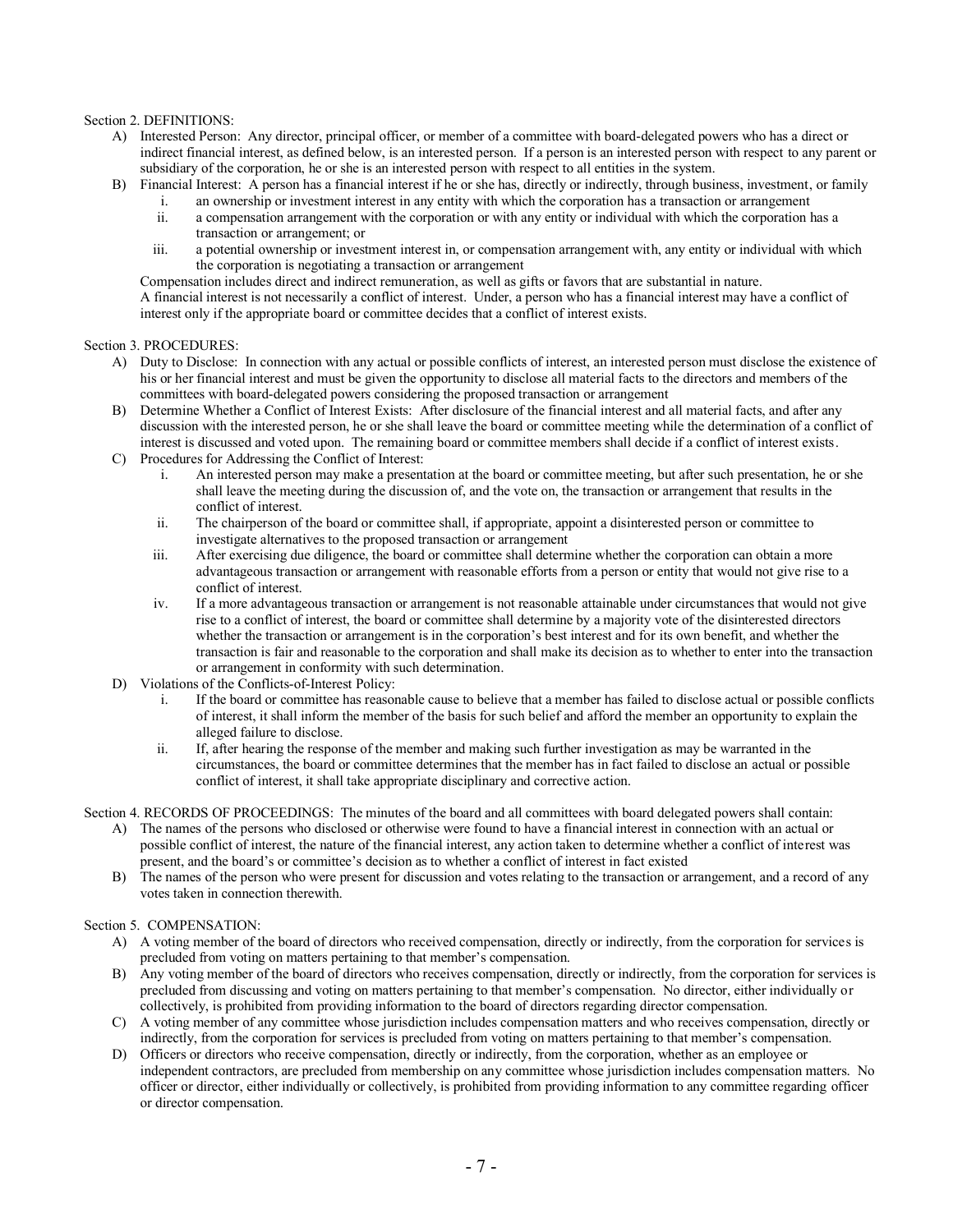Section 6. ANNUAL STATEMENTS: Each director, principal officer, and member of a committee with board-delegated powers shall annually sign a statement that affirms that such person

- A) Has received a copy of the conflicts-of-interest policy
- B) Has read and understands the policy
- C) Has agreed to comply with the policy
- D) Understands that the corporation is a charitable organization and that in order to maintain its federal tax exemption it must engage primarily in activities that accomplish one or more of its tax-exempt purposes.

## **ARTICLE XIV INDEMNIFICATION**

Section 1. RIGHT TO INDEMNIFICATION:

A) Standards of Conduct: All directors, officers and members shall be indemnified by the corporation against liability incurred as a result of any and all action taken within the scope of their position provided that such party conducted himself or herself in good faith, in the best interests of the corporation, and with no reasonable cause to believe his or her conduct was unlawful.

B) Indemnification Prohibited: Indemnification shall not be provided if the party has been adjudged liable by a court of competent jurisdiction for intentional misconduct or the exercise of bad faith in the performance of the party's duty to the Corporation, or in cases where there was improper personal benefit to the party, unless required by a court of competent jurisdiction in accordance with the Colorado Nonprofit Corporation Code.

C) The corporation shall carry Director and Officer Liability insurance.

Section 2. PRIOR AUTHORIZATION REQUIRED: Any request for indemnification shall be presented to the Board of Directors in writing and shall be accompanied by relevant orders of the court. The members of the Board of Directors not party to these proceedings shall determine if the party is eligible based upon Section 1 of this article, and shall determine the reasonableness of the expenses except that, if all members of the Board of Directors are party to the proceedings, this determination shall be made by the membership.

Section 3. ADVANCEMENT OF EXPENSES: The party may request that the Corporation pay for or reimburse the expenses or a portion thereof, incurred by the party in advance of the final disposition of the proceeding. The party must submit a written affirmation that he or she a) has met the standard of conduct in Section 1, and b) will repay the advance if it is ultimately determined that the party did not meet such standard of conduct.

Section 4. CONDITIONS: The Corporation shall have the right to impose, as conditions to any indemnification provided or permitted in this article, such reasonable requirements and conditions as may appear appropriate to the Board of Directors in each specific case and circumstance.

Section 5. APPLICABILITY: The indemnification provided in this article shall continue to apply to any party entitled to indemnification under this article that has ceased to be an officer, director, or member of the Corporation and shall inure to the benefit of the estate and personal representatives of each such person. All rights to indemnification under this article shall be deemed to be provided by a contract between the corporation and each party covered hereby.

Section 6. LIMITATION: If a court of competent jurisdiction invalidates any portion of this article, the corporation will nevertheless indemnify each party otherwise entitled to indemnification due to any applicable provision of this article that shall not have been invalidated. In the execution of this article the Corporation will not take any action that would be inconsistent with section  $501(c)(3)$  of the Internal Revenue code.

#### **ARTICLE XVI LIABILITY CLAUSE**

Section 1. The Corporation assumes no responsibility for damages or injuries incurred by members while participating in club activities. All members and their parents and guardians agree to assume all risks of injury to their person and property while participating in club activities and to waive and release any and all claims which they may have against the Corporation or its officers or Board members as a condition of membership.

### **ARTICLE XVII ADOPTION OF BY LAWS**

Section 1. INITIAL CLUB PROCEDURE: The president shall call a regular or special meeting of the voting members of the club and request the adoption of the embodied By Laws. They shall be adopted by a simple majority vote of the members present.

## **ARTICLE XVIII AMENDMENTS TO BY LAWS**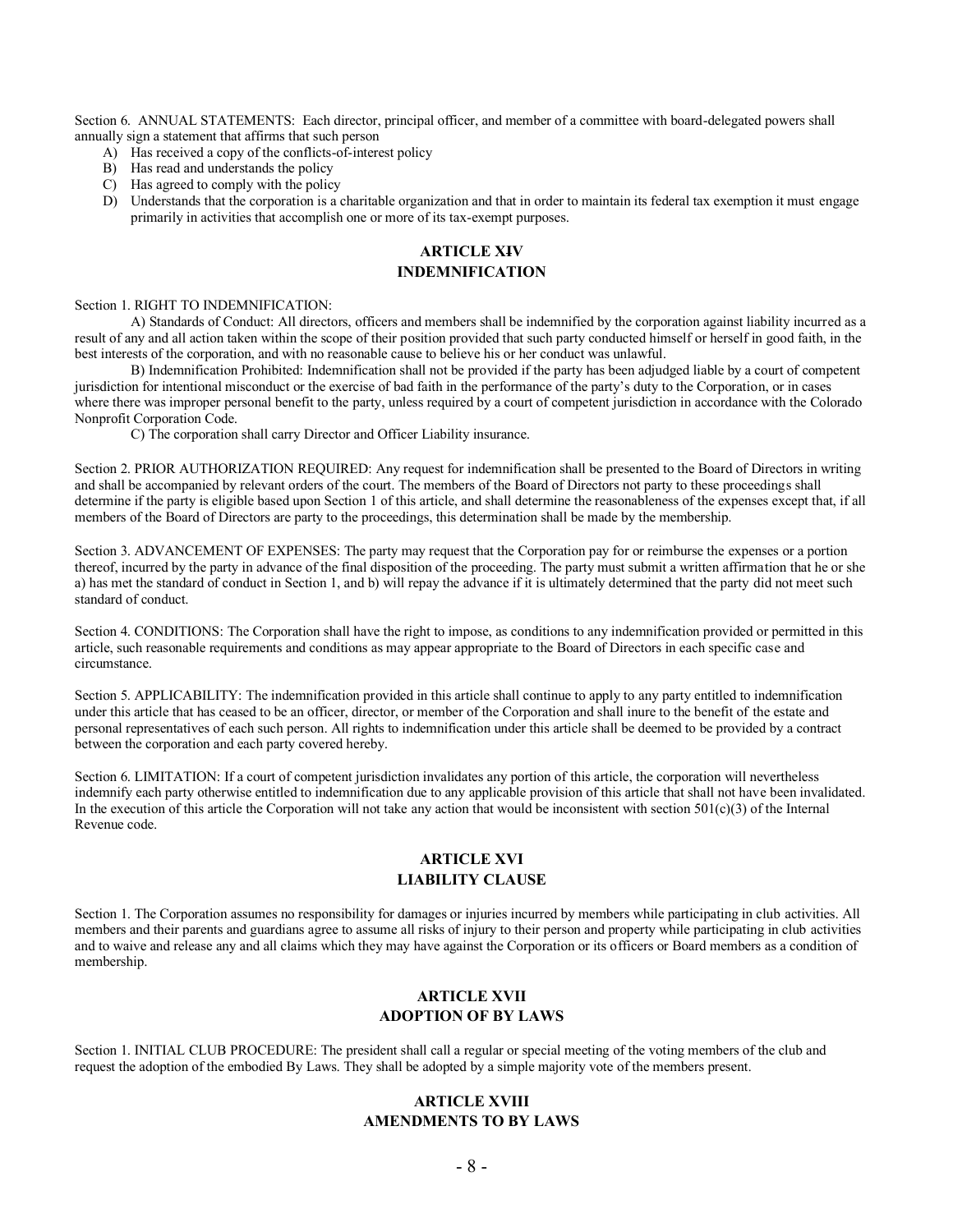Section 1. AMENDMENT TO THE BY LAWS: All proposed amendments to the By Laws shall be posted for the general membership, a minimum of thirty (30) days prior to a general membership meeting. They will then be presented at the general membership meeting for approval. Such amendments shall be approved by a simple majority of the voting members present.

## **ARTICLE XIX RULES**

Section 1. PURPOSE: The purpose of the rules of the Corporation shall be to provide specific interpretation of the By Laws and to define and clarify them.

The rules shall represent the working document through which the corporation and its members shall function. The Rules shall exist separately from the By Laws.

Section 2. CREATION AND MODIFICATION: The Rules shall be established by the Board of Directors as deemed necessary for the proper conduct of the affairs of the Corporation. Additions, changes and deletions shall be approved by a simple majority vote of the Board.

Section 3. RESTRICTION: No rule shall be instituted that in any way restricts, infringes upon or conflicts with the By Laws of Centennial Skating Club or the current US Figure Skating Rule Book.

Section 4. NOTIFICATION OF MEMBERSHIP: The membership shall be notified within thirty days of changes to, additions to, or deletions from the rules. Changes, additions or deletions shall not become effective until the general membership has been so notified.

# **ARTICLE XX PARLIAMENTARY AUTHORITY**

Section 1. PARLIAMENTARY AUTHORITY: The rules contained in the current edition of Robert's Rules of Order shall govern the corporation in all cases to which they are applicable and in which they are not inconsistent with the By Laws, or any special rules or order the club may adopt.